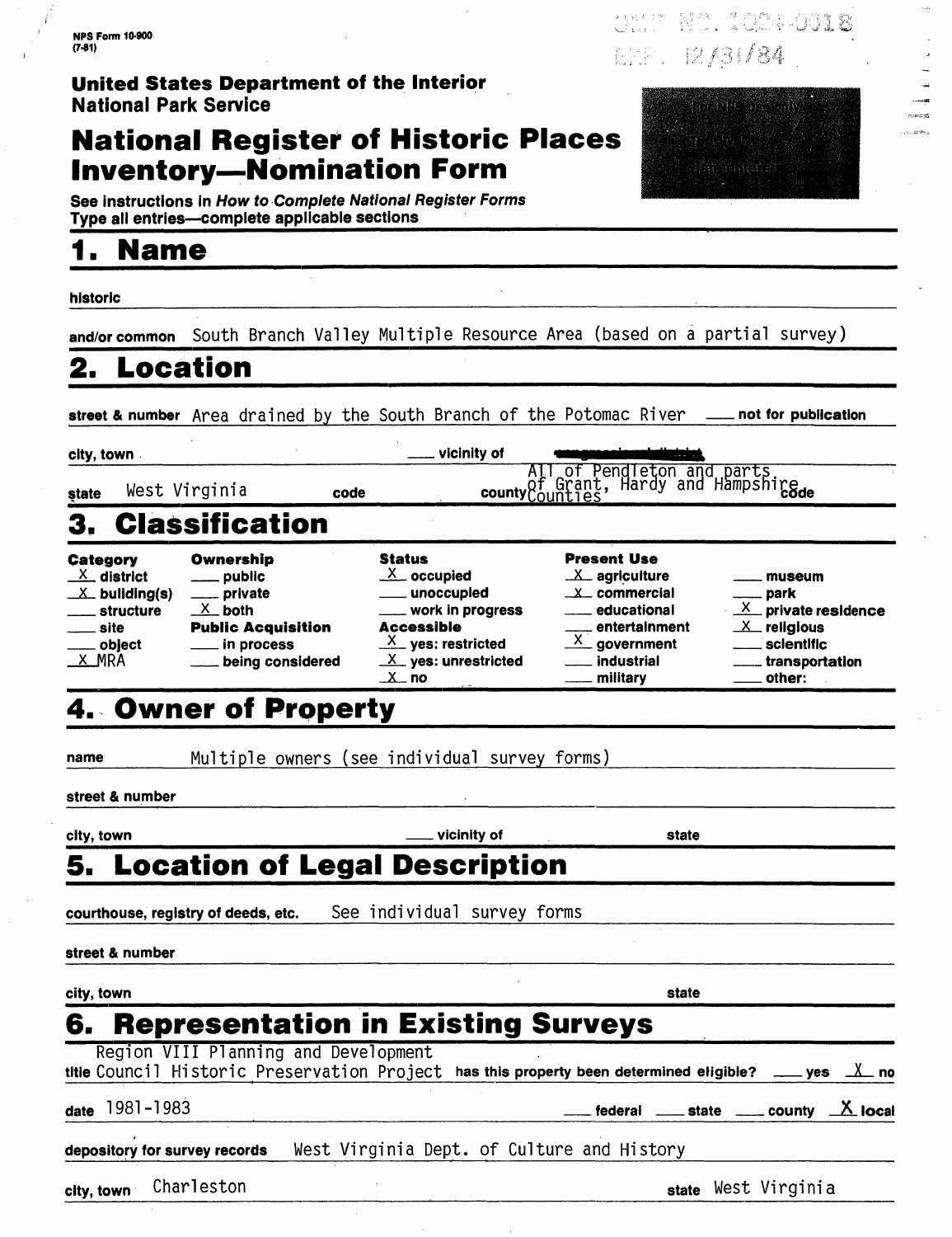## **7. Description**

| <b>Condition</b><br>deteriorated<br>_____ excellent<br>$\frac{X}{2}$ good<br>ruins<br>unexposed<br>. fair | <b>Check one</b><br>unaltered<br>altered | <b>Check one</b><br>$X$ original site<br>date<br>moved | n/A |
|-----------------------------------------------------------------------------------------------------------|------------------------------------------|--------------------------------------------------------|-----|
|-----------------------------------------------------------------------------------------------------------|------------------------------------------|--------------------------------------------------------|-----|

#### **Describe the present and original (if known) physical appearance**

Summary Description

This Multiple Resource Area nomination is based on a partial survey of the South Branch Valley of the Potomac River in West Virginia. The Valley extends in a southwesterly direction from the point where the south and north<br>branches of the Potomac River join, approximately 15 miles east of branches of the Potomac River join, approximately Cumberland, Maryland. The area is large, consisting of a long, narrow valley defined by dividing ridges of the Allegheny Mountains on the west and the Shenandoah Mountains on the east. The area drained by the South Branch includes all of Pendleton County and parts of Grant, Hardy and Hampshire Counties. The Valley itself is not easily identified because divided by multiple ridges which parallel the river and its major<br>tributaries, Prominent, towns in the Vallev are Franklin, Petersburg, tributaries. Prominent towns in the Valley are Franklin, Moorefield and Romney, seats respectively of the above named counties. The Valley is predominately agricultural, notable for its prosperous farms. Other important industries are lumber and recreation for the superb hunting and fishing as well as skiing and the scenic qualities of the area. Pendleton County, the southernmost and highest part of the area drained by the South Branch is mostly forested and contains two large national recreation areas as well as Spruce Knob which is the highest point in West Virginia. The Valley was initially settled during the mid 18th century with interruption caused by hostilities during the French and Indian war. Major settlement and development occurred during the late 18th and early 19th centuries. There was also a substantial economic boom in the mid 19th century and again in the 1890-1910 period as evidenced by the extensive architectural legacy from those times.

#### Additional Information

Survey Methods: This Multiple Resource Area nomination is based on a partial inventory of the South Branch Valley conducted by Nan Stevens, Planner, with West Virginia's Region VIII Planning and Development Council, for the West Virginia Department of Culture and History. The survey which was conducted between 1981 and 1983 yielded approximately 75 sites most of which were concentrated in the towns of Franklin and Moorefield . The survey was related to major transportation corridors, principally US Route 220, the main north-south highway through the Valley, which approximately parallels the River. The West Virginia Department of Culture and History, through the Region VIII Planning and Development Council began in the late summer of 1984 a survey of Romney and are planning to,conduct additional survey work as staff time and budget considerations allow. In preparing this Multiple Resource Area nomination, the consultant, Preservation Associates, Inc. has consolidated the existing survey information and expanded upon the survey work done in Franklin and Moorefield to create'the proposed National Register Historic Districts in those towns. Since this nomination is based on a partial survey, it is anticipated that additional resources will be submitted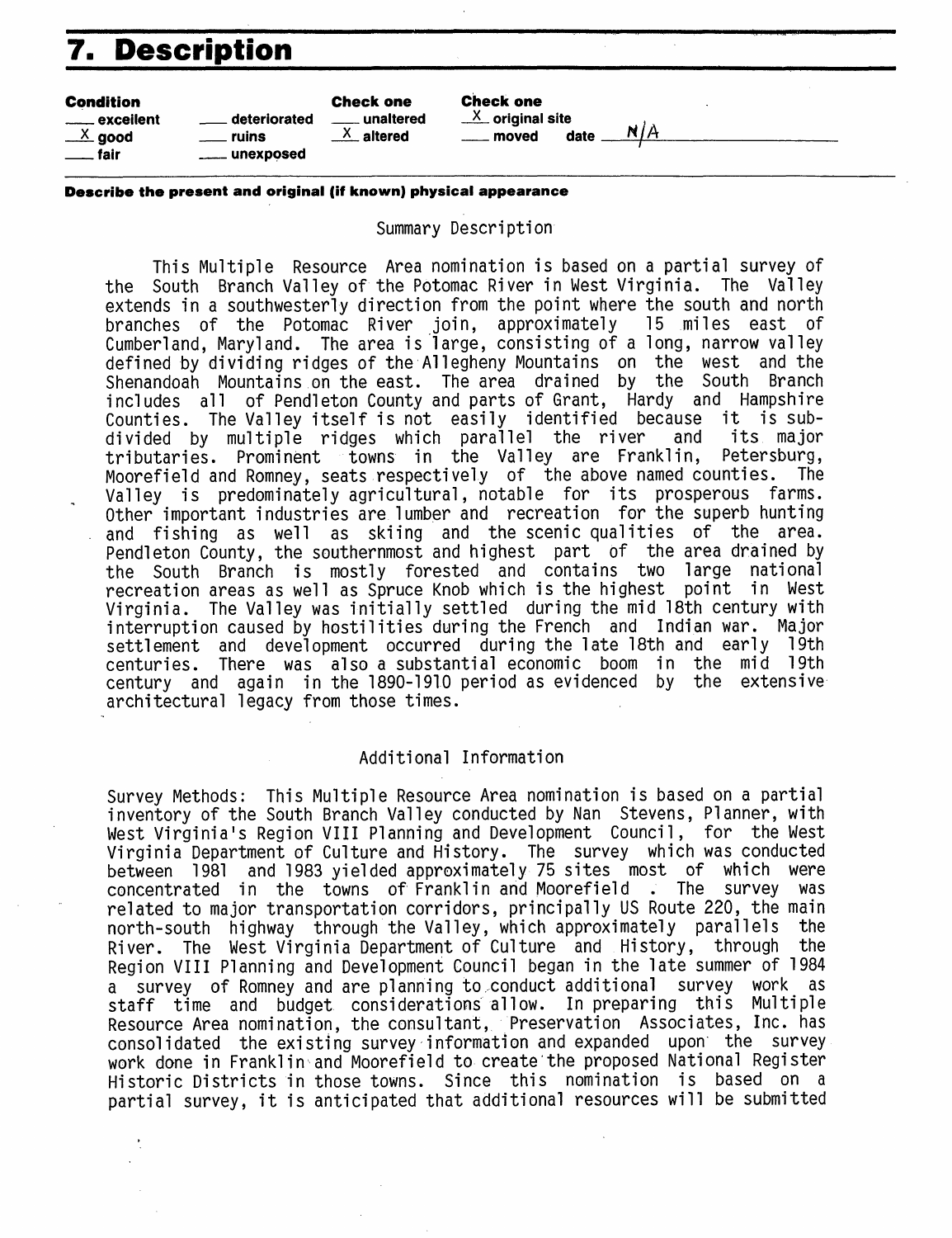### **National Register of Historic Places Inventory-Nomination Form**



**Continuation sheet Item number Page 2**

antan

as the survey becomes complete. A Multiple Resource Area nomination based on a partial survey is being submitted now because the survey of the South Branch Valley is necessarily a long-term project and the high quality of the historic/architectural resources makes it imperative that they receive the protection and recognition of National Register listing as soon as possible.

Index of Sites: The following sites are included in the current submission for the South Branch Valley Multiple Resource Area nomination:

- 1. Franklin Historic District<br>2. Moorefield Historic Distri
- 2. Moorefield Historic District
- 01d Propst Church
- 4. Hevener House
- 5. Bowers House
- 
- 6. Harper Store McCoy House
- 
- 8. Hevener House<br>9. Pendleton Co. Pendleton Co. Poor Farm
- 10. Buena Vista Farm
- 
- 11. Hermitage Inn<br>12. P.W. Inskeep |
- 12. P.W. Inskeep House<br>13. Hickory Hill
- Hickory Hill
- 14. Westfall Farmstead<br>15. Wilson-Kuvkendall B
- Wilson-Kuykendall Farmstead
- 16. The Meadows<br>17. Oakland Hal
- 0akland Hall

Pendleton County Hardy County Pendleton County Pendleton County Pendleton County Pendleton County Pendleton County Pendleton County Pendleton County Hardy County Grant County Hardy County Hardy County Hardy County Hardy County Hardy County Hardy County

The following resources located within the boundaries of the South Branch Valley Multiple Resource Area have already been listed individually in the National Register of Historic Places. This list does not include individual National Register sites within the Franklin or Moorefield Historic Districts, as those sites are identified in the historic district nominations for those towns.

- 1. Ingleside Hardy County
- 
- 2. Noah Snyder Farm Grant County 01d Grant County Courthouse - Grant County
- 4. The Willows Hardy County
- 5. Mill Island Hardy County
- 6. Willow Wall Hardy County
- 7. Ft. Pleasant Hardy County
- 8. Judge Allen House Hardy County
- 9. Old 3udy Church Pendleton County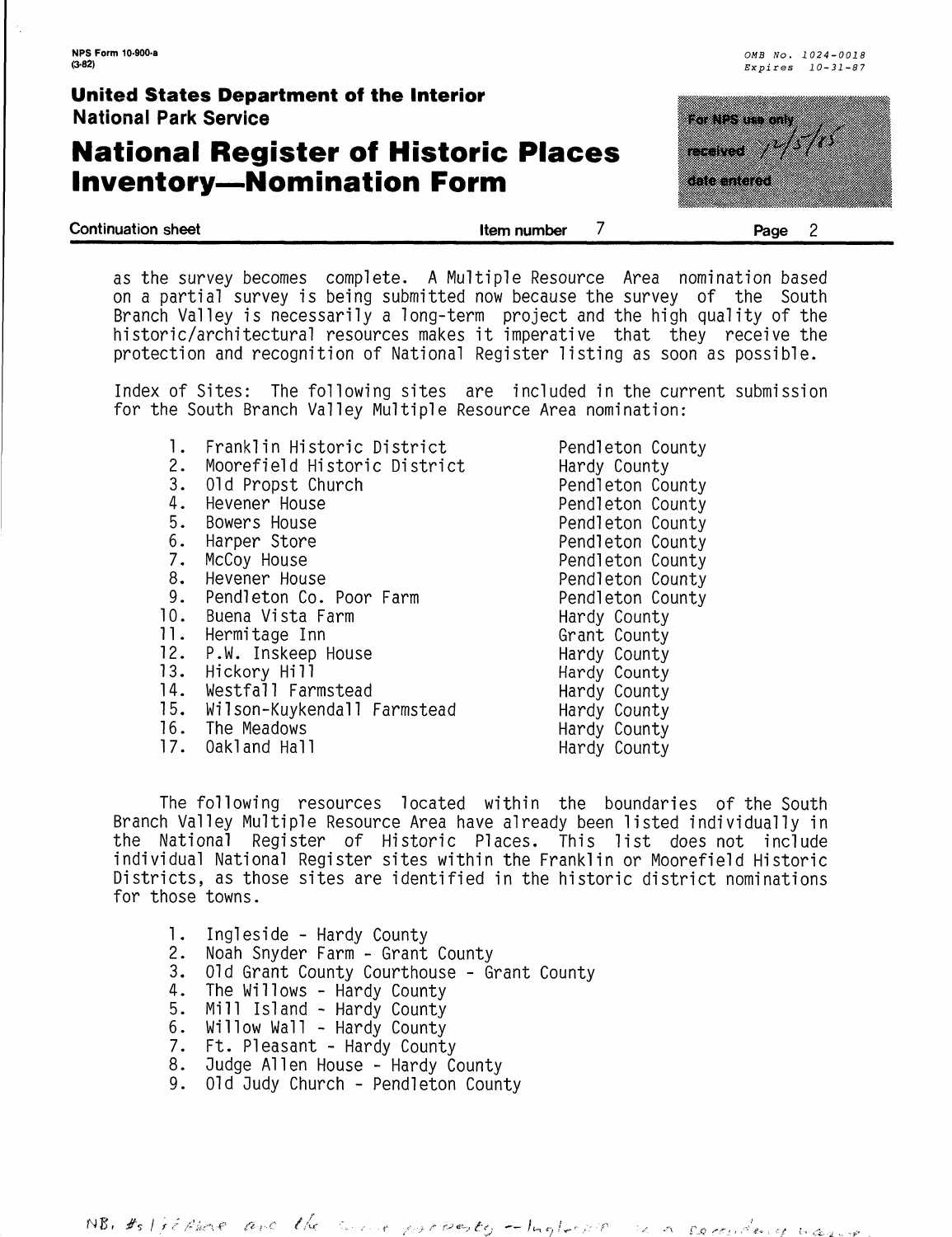### **National Register of Historic Places Inventory-Nomination Form**

| <b>United States Department of the Interior</b><br><b>National Park Service</b> |             | <b>The New York Concept</b>                       |
|---------------------------------------------------------------------------------|-------------|---------------------------------------------------|
| <b>National Register of Historic Places</b><br><b>Inventory-Nomination Form</b> |             | <b>The Second Property</b><br><u>koostellin a</u> |
| <b>Continuation sheet</b>                                                       | Item number | Page                                              |

The following sites within the South Branch Valley Multiple Resource Area have been determined eligible for the National Register by the National Park Service according to E.G. 11593. The request for the DOE was submitted by the Department of Transportation/Federal Highway Administration in 1983. They are included in this nomination.

- 1. Onego Historic District Pendleton County<br>2. Dolly House Pendleton County
- 2. Dolly House Pendleton County
- 3. Sites Homestead Pendleton County<br>4. William Boggs House Pendleton Co
- 4. William Boggs House Pendleton County
- 5. William Hevener House Pendleton County
- 6. Grant County Poor House Grant County<br>7. Welton Farm Grant County
- 7. Welton Farm Grant County<br>8. Will Fisher Farm Hardy C
- 8. Will Fisher Farm Hardy County<br>9. John Inskeep House Hardy Coun
- John Inskeep House Hardy County
- 10. Abraham Inskeep House Hardy County

General Description of Resources: The South Branch Valley was initially settled during the mid 18th century. John Van Meter a trader from New York is believed to have been the first white settler in the Valley establishing a claim near Old Fields in 1736 or 37. The name Old Fields was given to the cleared area described as Indians' old fields. The settlers who were the first in the Valley were an ethnic mix of Germans from Pennsylvania, Scotch-Irish, also from Pennsylvania and English from tidewater, Virginia. During the French and Indian War, the area was open to attack by the Indians who largely destroyed the fledgling settlements. In the 1750's a number of small private stockade forts were established in the Valley, to which the settlers went for protection in the event of attack. Forts were located at Old Fields (Ft. Pleasant) and the present site of Moorefield. Others were Fort Bingaman and Fort Seybert. None of these remains today, although the exact locations of some of these forts are known.

The housing of this early settlement period was essentially "temporary" in nature. Small wooden buildings, generally of log construction were built with the intention of subsequent replacement with larger more substantial buildings when time and resources allowed. Few, if any of these settlement period buildings remain, although some may be concealed within larger, newer structures.

Generally, the remaining earliest buildings in the South Branch Valley date from the third quarter of the 18th century. Most of these buildings are vernacular, traditional structures, built of logs and covered with siding. Several examples show influence of Germanic building traditions. Some of the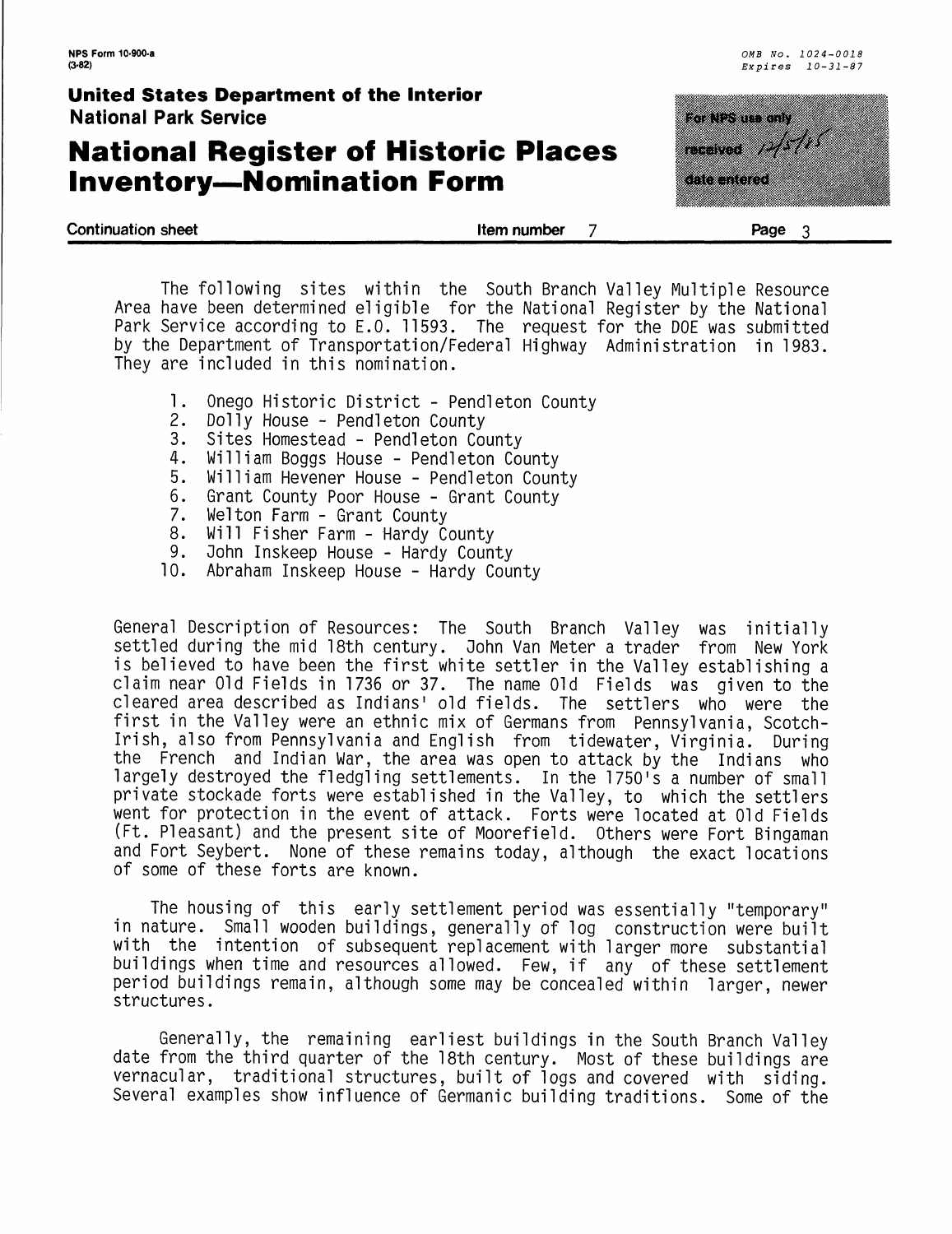### **National Register of Historic Places Inventory-Nomination Form**

<u>matan sa</u> ncewed 1977 u kacamatan I

*0MB No. 1024-0018 Expires 10-31-87*

| more elaborate buildings are large brick structures exhibiting influence of |  |
|-----------------------------------------------------------------------------|--|
| the Georgian and Federal Styles. These buildings while a significant group  |  |
| are the least typical within the Valley, because fewer of these buildings   |  |
| have survived and because the population in the 18th century was small.     |  |

**Continuation sheet Item number Page 4 Page 4** 

During the mid 19th century, the 1840s through the 1860s, the Valley experienced a period of extensive construction and prosperity. The prosperity is associated with the general economic conditions of the 1840s and 50s in the United States and with the agricultural wealth of the South Branch Valley which has always been its main economic foundation. Numerous rural and town buildings remain in the Valley from this period. Most show evidence of the Greek Revival Style in their door and window trim and interior details. The temple form generally associated with Greek Revival architecture was not extensively used in the Valley except for a very few churches. More typical of the South Branch Valley were brick houses with symmetrical facades, hipped or gabled roofs and with trabeated entrances. Porches are flat roofed and supported with Greek-inspired columns.

Another major period of construction occurred during the late 19th and early 20th centuries. These buildings are concentrated mostly in towns and are of brick or balloon frame construction. The Queen Anne was the preferred building style of this period and typical features of the style were used, including round or polyagonal towers, decorative shingles and textured brick work. Also found but not as frequently as the Queen Anne style, is the Italianate style used primarily in commercial buildings and a few heavily bracketed houses. There is also exhibited a turn of the century period commercial vernacular type found in the towns which includes typical late 19th century motifs such as brackets, corniced storefronts and parapeted roof lines. Other features of the period in larger commercial buildings are Renaissance Revival characteristics such as multiple round arched windows and neoclassical decoration.

The period of architectural significance of the South Branch Valley ends about 1920, there being few exemplary buildings after that date.

Building uses: The South Branch Valley is primarily an agricultural area. Therefore, agricultural uses predominate among the buildings found in the Valley. Most of the structures located outside of the towns are farmsteads that include a house and typical domestic out buildings such as smoke houses and out kitchens, and large bank barns, generally of frame construction. Some of the older barns are built of log. The prosperous farms are located on the valley floor near the river where the soil is rich. Smaller subsistence farms are located among the ridges and feature modest log or frame houses and small out buildings.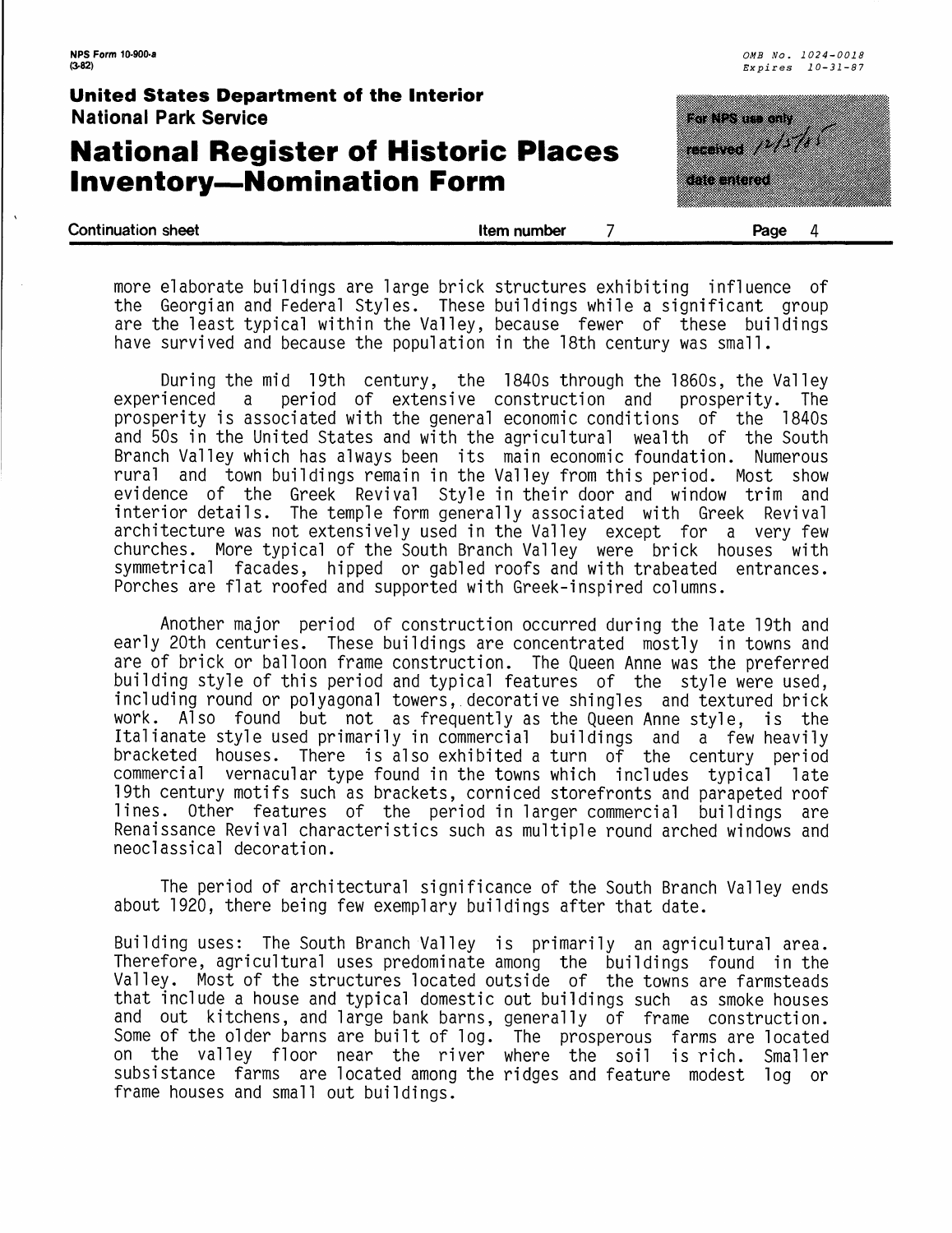### **National Register of Historic Places Inventory-Nomination Form**

| <u>tang an</u>     |  |  |
|--------------------|--|--|
| navel 2007         |  |  |
| <u>a shekara t</u> |  |  |
|                    |  |  |
|                    |  |  |

**Continuation sheet Continuation sheet Continuation sheet Continuation sheet Continuation sheet Continuation Spage 5** 

In the towns, buildings are generally residential. The towns have commercial centers which have been linked historically with community business. The older commercial buildings are banks, hotels and small shops. Civic buildings are concentrated in the county seats of Franklin, Petersburg, Moorefield and Romney. Courthouses are set off in a block and are removed from the commercial center of these towns. Small crossroads communities are scattered through the area as well. Generally they contain a few vernacular houses, a small general store, a church and perhaps a mill.

Historic industrial buildings are for the most part grist mills which were established in the 18th and 19th centuries to process grain produced by the Valley's many farms. The mills used water power from the fast moving streams in the Valley.

The South Branch Valley did not have railroad service until after 1909 when the Hampshire Southern Railroad began construction of a line from the B & 0 at Romney to Petersburg.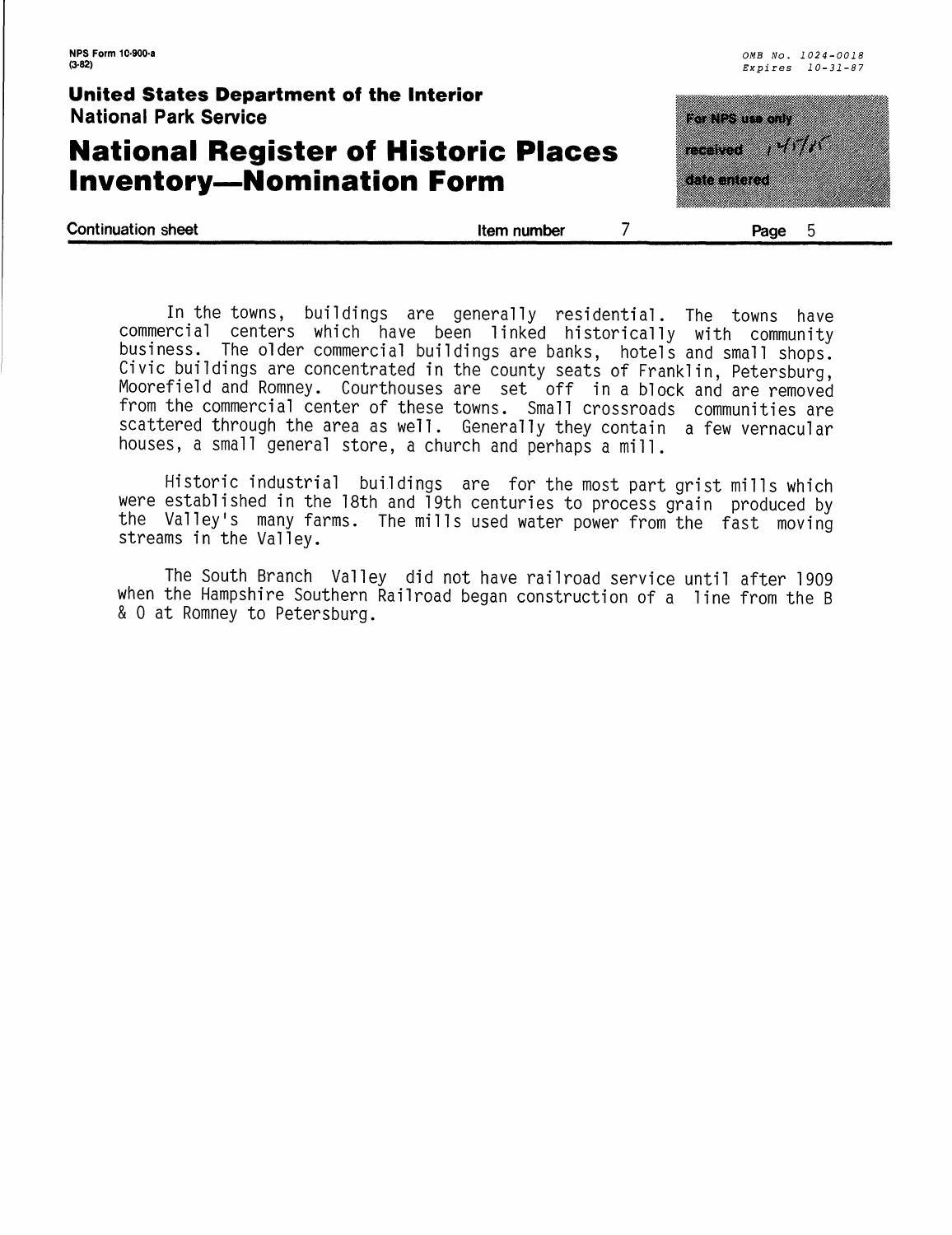### **8. Significance**



**Statement of Significance (in one paragraph)**

Meets Criteria A, B, C

#### Summary Statement of Significance

The South Branch Valley is significant under Criteria A for its historical association with the settlement of the frontier area of Virginia and as an important agricultural area caught between North and South in the Civil War. Under criteria B, it is important for its association with several people important in regional or national history; and under Criteria C as the best collection of mid 19th century architecture in West Virginia.

#### General Statement of Significance

Historically, the South Branch Valley has been known and revered for its rich agricultural potential. It lured settlers in the 18th century and continued to be an attractive agricultural area through the 19th century. It remains an important agricultural area today. With the establishment of early permanent settlements, the Valley became a defensive outpost during the French and Indian War and is significant historically for its role as a buffer between the French controlled lands to the west and the British held territory to the east. As a result, the settlers were heavily victimized by the Indians in the 1750's and 60's. When the area regained its population and grew to become a prosperous farming center in the mid 19th century, it was again a buffer between Confederate and Union forces in the Civil War. In 1862 when West Virginia divided from Virginia to become a Union state, the South Branch Valley became part of the new state. The allegiance of the South Branch Valley to West Virginia was artificial since a majority of the residents were actually Confederate sympathizers. The presence of the Union Army in the eastern portions of what is now West Virginia resulted in that portion of the state breaking off from Virginia. The strong Confederate sympathy in the South Branch Valley is illustrated by the McNeill family who resided at Willow Wall (individually listed in the National Register) south of Old Fields. Early in the war, Capt. John Hanson McNeill organized "McNeill's Rangers," a group which harrassed Federal Troops in western Virginia and West Virginia.

The South Branch Valley of West Virginia is a geographical entity that has long been considered as such by its residents and other observers alike. Located near the eastern edge of West Virginia, it is notable for its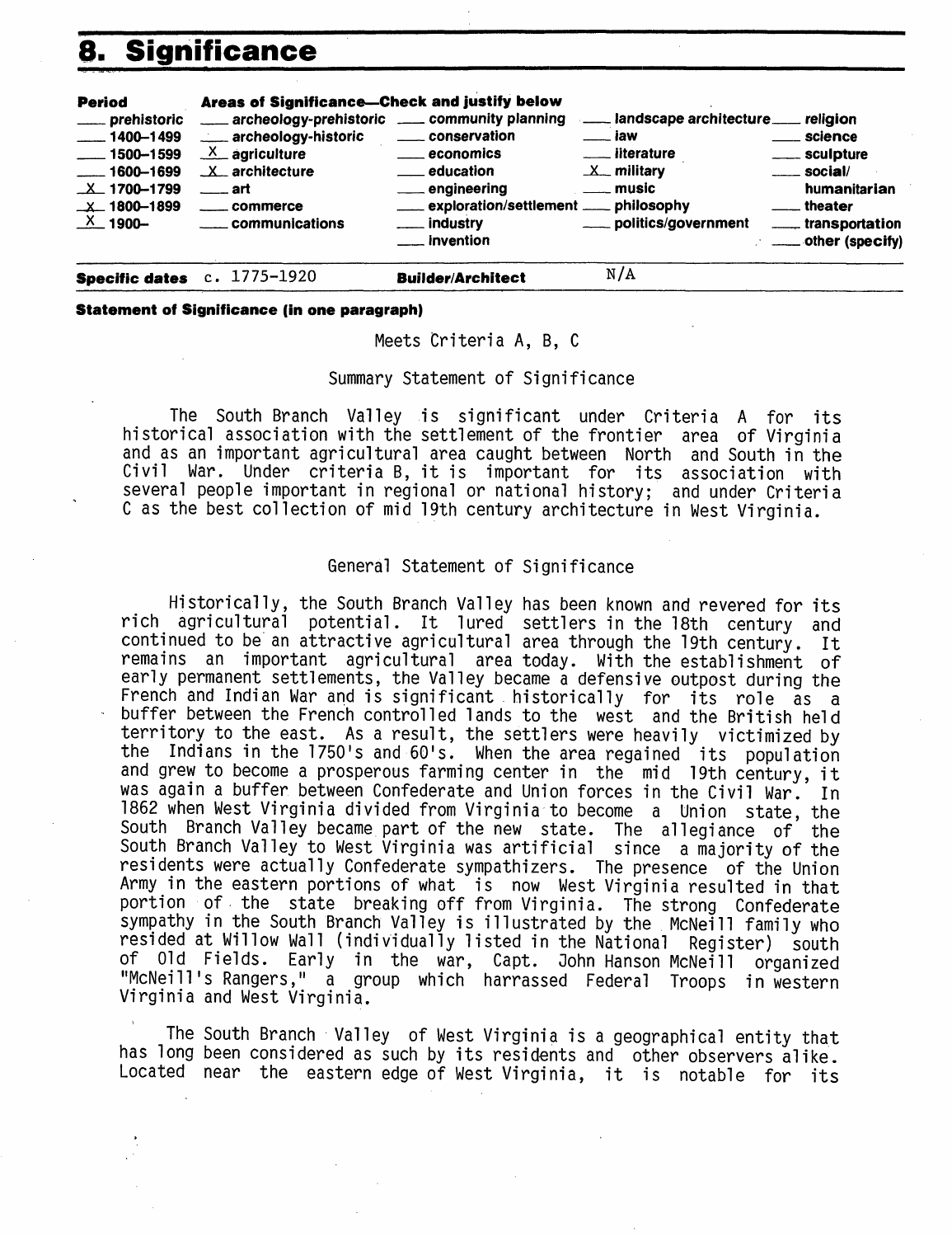### **National Register of Historic Places Inventory—Nomination Form**

| <b>United States Department of the Interior</b><br><b>National Park Service</b> |             | a a shekarar 1970                                                                                                                              |
|---------------------------------------------------------------------------------|-------------|------------------------------------------------------------------------------------------------------------------------------------------------|
| <b>National Register of Historic Places</b><br><b>Inventory-Nomination Form</b> |             | <u>android and the second second and the second second and the second second and second and second and second and </u><br><b>Tale interest</b> |
| <b>Continuation sheet</b>                                                       | Item number | Page                                                                                                                                           |

outstanding concentration of regional forms of architecture representing several styles of the late 18th and 19th centuries. The large number of mid 19th century buildings in the Valley, both farm and town structures, sets the South Branch Valley apart architecturally from the rest of West Virginia. The South Branch Valley contains the best concentrated collection of mid 19th century Greek Revival construction in the state. Architecturally, West Virginia generally contains concentrations of late 19th century frame and brick architecture with the Queen Anne Style being considered typical, statewide. The oldest architecture in the state is found in the eastern sections. The collection of Greek Revival, mid 19th century architecture found in the South Branch Valley is the largest concentration of such buildings in the state. Further to the-east-in-Berkeley and Jefferson counties the general architectural make-up is older, representing the late 18th and early 19th centuries. While the South Branch Valley has important buildings from this early period, its greatest architectural expression is its Greek Revival style construction.

Within the entity of the South Branch Valley, three periods of significance are identified and are represented in the Valley's architecture. While on the statewide level, the mid 19th century architecture is most significant, within the Valley itself, the three periods are significant. Eighteenth and early 19th century construction is important by virtue of the fact that it is the oldest remaining representation of the Valley's built environment. The large numbers of Queen Anne style and other expressions of the late 19th and early 20th centuries while not unusual statewide, represent an important time of prosperity and construction within the Valley.

#### HISTORICAL BACKGROUND AND CONTEXTUAL INFORMATION

#### Pre-Contact Period

The first inhabitants of the South Branch Valley were, of course, native Americans. The most substantial presence was that of the Shawnees who did some planting in the natural clearings in the bottom lands along the river. A relatively large settlement existed a few miles north of the present site of Moorefield. This settlement area is know as Old Fields. While the Shawnees appear to have actually lived in the South Branch Valley, other groups used the Valley as a trade route, hunting ground and battleground. The area was claimed by the Iroquois or Six Nations, of whom the Shawnees were a part and by their enemies the Catawbas. At the site of Moorefield was the intersection of two Indian trails. One, known as The Shawnee Trail, paralleled the South Branch and is approximated today by US Route 220. While the impact of the Native Americans on the South Branch Valley was significant, it should be noted that the Indian population of the Six Nations never exceeded 25,000 and the Catawbas 8,000.' However, Samuel Kercheval, who wrote A History of the Valley of Virginia (1833, 1902) in the 19th century said that more Indian relics were found along the South Branch and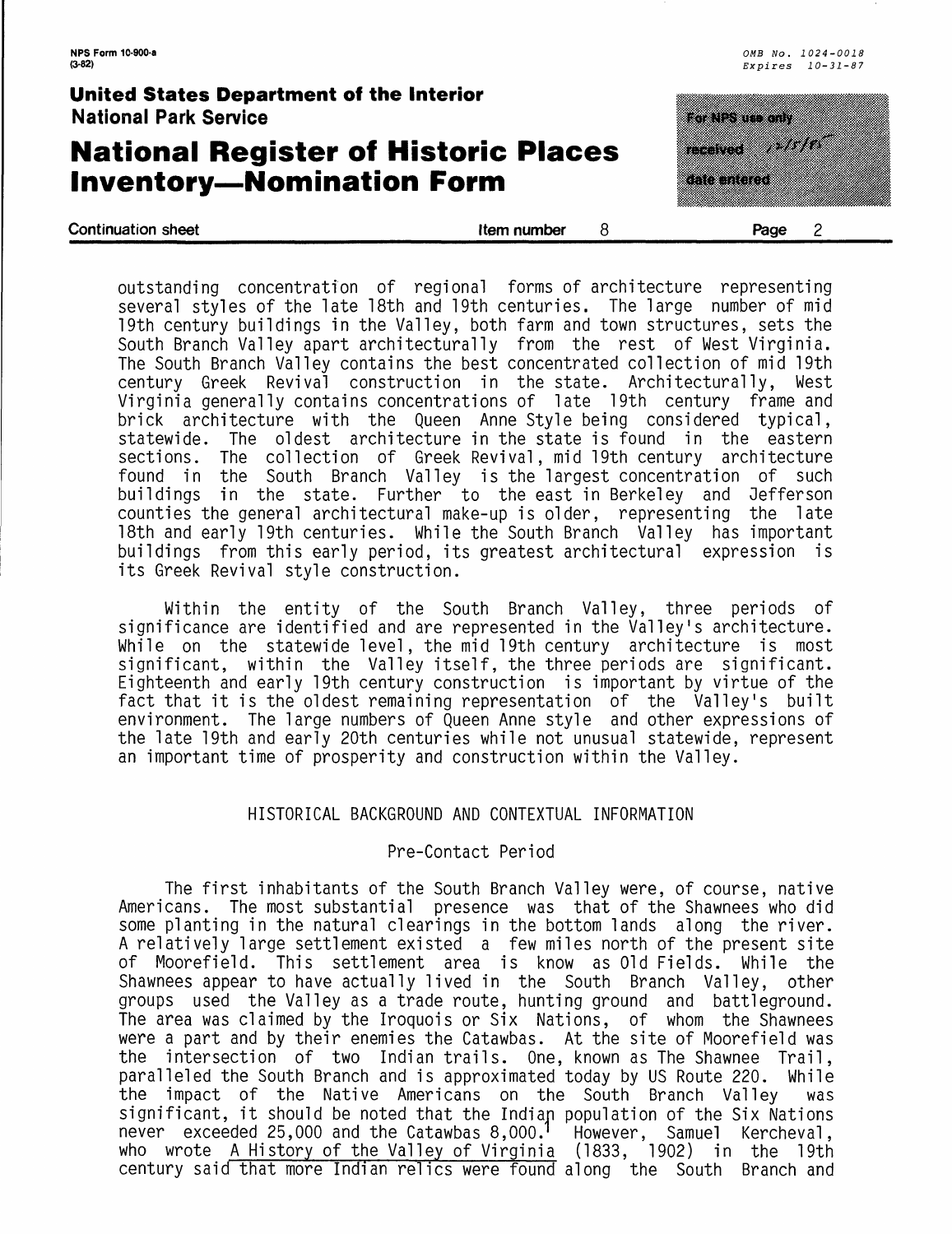### **National Register of Historic Places Inventory—Nomination Form**

<u> Kabupatèn Ba</u> aana wiili aa aan

| <b>Continuation sheet</b> | Item number | Page |  |
|---------------------------|-------------|------|--|
|                           |             |      |  |

Shenandoah Rivers than anywhere else in that general area.<sup>2</sup> Although there have been reports of numerous archeological finds in the South Branch Valley, there has been no comprehensive or scholarly survey.

#### Contact Period

Although while trappers and traders may have passed through the South Branch Valley before 1735, the first person of European background to have impact on the Valley is generally believed to be Isaac Van Meter. He was of Dutch ancestry from New York and was introduced to the South Branch Valley while accompanying Shawnees on a hunting trip. Shortly afterward, he and his son Oohn settled in the South Branch Valley. About the same time several other families settled there. With surnames of Coburn, Howard, Walker and Rutledge, they were Scots-Irish who migrated to the Valley from Pennsylvania.

Initially, the relation between the native population and the newcomers was friendly, if not cordial. The experience of both the Shawnees and the Scots-Irish with the Quaker government in Pennsylvania had paved the way for good relations by requiring that the Indians receive fair compensation for their land. Additionally, the early contact between the whites and Indians was symbiotic, based on hunting and trading.

As settlement progressed, relations of the Anglo-Europeans and the native Americans deteriorated due to failure of settlers to pay for their land. Vagueness as to who owned the land was a factor in the breakdown of the transaction process organized by William Penn as the same territory was claimed by several tribes as well as several British and French colonies. The Scots-Irish, known for their independence, were not inclined to pay for unoccupied land anyway. As more families established permanent farms in the Indians' hunting territory in the South Branch Valley, friction increased.

#### Settlement Period

As with much of the settlement in central and western Maryland, northern and western Virginia and eastern West Virginia, the great majority of settlers came from Pennsylvania and were of Scots-Irish or German descent. The origins of the early residents of the South Branch Valley are clearly documented in land records, church records and local traditions. Settlement occurred through migration along the valleys which run in a northeastsouthwest direction. Settlement followed the valleys where land for farming and townsites and roads was preferable.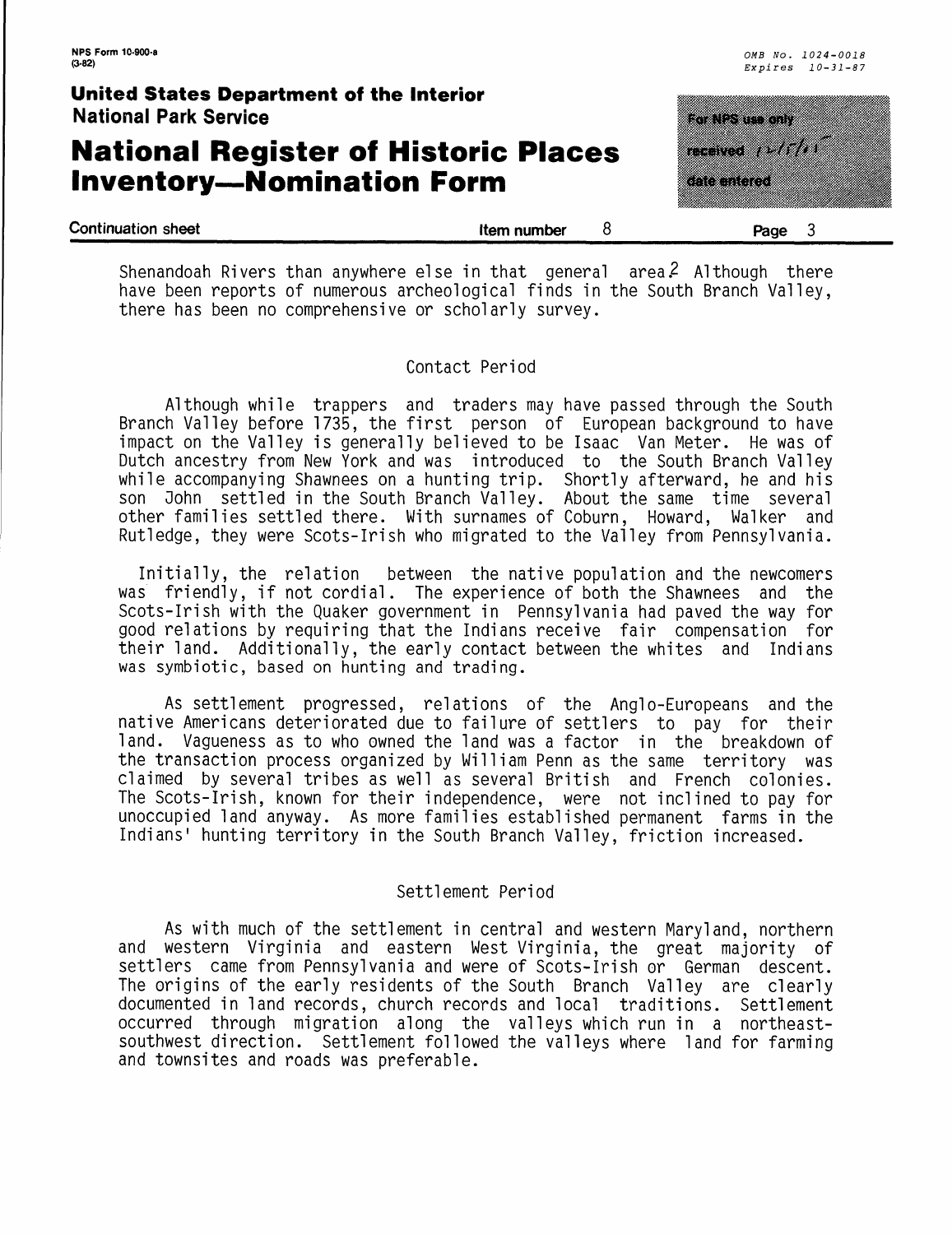### **National Register of Historic Places Inventory—Nomination Form**

<u>ka da ma</u> ncense 1977 **EREMONDENTE** 

| <b>Continuation sheet</b> | Item number | Page | Д. |
|---------------------------|-------------|------|----|
|                           |             |      |    |

Much of the South Branch Valley at the time of its initial settlement was claimed by Thomas Lord Fairfax of Virginia. He eventually became the sole proprietor of a large area of land bounded by the Rappahannock and Potomac Rivers granted to him and others by King Charles. In order to secure the title to his lands, Fairfax initiated a survey, known as the Fairfax Survey which was begun in 1746. Among the party of surveyors working on the Fairfax land was George Washington, then 16 years old. His diary records some of his impressions of the South Branch Valley and its people.

A particular part of the Fairfax land was called South Branch Manor which contained about 55,000 acres. According to George Washington's diary, there were many pioneers already living on the land at the time of the survey. They had no legal claim to the land. According to Washington, part of the surveyors' job was to lay off lots for tenants on the manor, most of whom were Scots-Irish. Washington also described in rather desparaging terms of the Germans who lived nearby. Notably absent in his description were the Anglican English who were not significently represented among the early settlers. The settlement pattern resulted largely from the topography of the area which encouraged migration from southern and central Pennsylvania were Scots-Irish and Germans who came there as a result of Penn's aggressive promotion of his colony in Europe and northern Ireland. The Anglican English who made up the majority of the population in Tidewater Virginia and Maryland were separated from the South Branch Valley (as well as other areas of Western Maryland and Virginia) by multiple parallel mountain ridges. While there were roads leading across the mountains, the mountain barrier discouraged substantial migration from Tidewater areas. Tidewater influence tended to be in the form of absentee ownership of land which was subdivided into farms and sold to Germans and Scots-Irish, as was done by Lord Fairfax.

Initial settlement in the South Branch Valley occurred about the same time as the eastern Panhandle of West Virginia (Berkely, Oefferson and Morgan Counties). Romney, in the South Branch Valley and Shepherdstown, in Jefferson County were incorporated on the same day, December 23, 1762. Both at that time were already established settlements.

The oldest incorporated town in the South Branch Valley is Romney followed by Moorefield, Petersburg and Franklin. Except for Franklin, they were settled in the middle third of the 18th century. Franklin is unusual in the South Branch Valley because it was laid out in orderly fashion when Pendleton County was established with the purpose of being the County Seat. The others were established and then incorporated and made into County Seats after they were viable, thriving towns.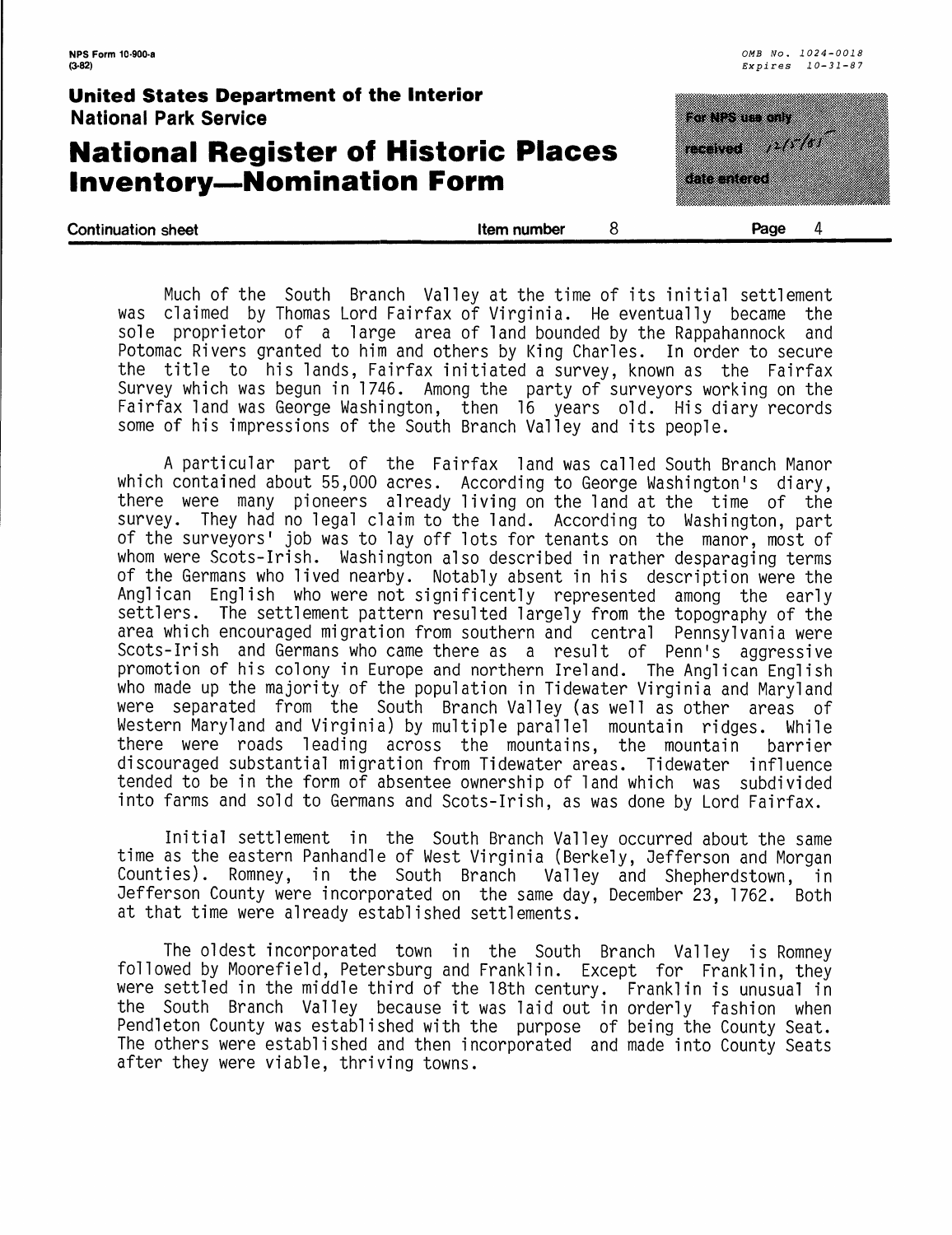### **National Register of Historic Places Inventory—Nomination Form**

<u>ka da ma</u> **TANA MARK START START START START START START START START START START START START START START START START START ST** a shekara **Continuation sheet Continuation sheet 1** 

These larger towns were created because their locations were conducive to settlement. Moorefield was located at a crossroads and there was a colonial fort nearby. When Moorefield was established in 1777, it was a condition of the sale of lots that purchasers must build a dwelling at least 18 feet square with brick or stone chimneys within two years.3 Petersburg was located near the site of Games Coburn's Mill around which there was a settlement in the 1740's. Thomas Lewis, one of the surveyors working with the Fairfax land in 1746 referenced in his journal that their surveying party was near Coburn's house and that he was entertained there, mentioning Coburn's wife, the Miller and "a jolly servant girl."<sup>4</sup> In the 19th century, Petersburg had harnessmakers, tanners, shoemakers, wagon makers, a teacher, a physician, a tailor, a carpenter, a cabinet maker, a blacksmith, a merchant, a hotel, a surveyor, a miller, a hatter, and a woolen mill.<sup>5</sup> These occupations were typical of the Valley and similar groupings would have been found in the other larger towns. For example, in Franklin in 1834 there were two stores, two tanyards, three saddlers, two carpenters, two shoemakers, two blacksmiths, one qunsmith, one tailor, one hatmaker, and one cabinetmaker who also made chairs.6

Other villages in the South Branch Valley have never become larger than localized settlements. The oldest in the Valley is Old Fields which was settled in the 1730's. It was an established clearing, having been a camp site for Shawnees. During the French and Indian War a colonial fort, Ft. Pleasant was constructed at Old Fields.

Most necessities of the residents of the South Branch Valley were available locally although processing of raw materials had to be done. Towns grew around processing establishments such as grist mills, tanneries and iron furnaces, which themselves were located where good roads were accessible and water power was available.

#### Politics

West Virginia became a state in 1863 dividing itself from Virginia which had joined the Confederacy. The population of the South Branch Valley like other areas of the eastern part of the new state was divided on many issues resulting in the conflict between North and South in the 1860's. The first half of the 19th century was a time of political turmoil in the South Branch Valley. Western Virginia as a whole felt under represented in the State Capitol in Richmond, and that the rugged mountainous parts of the State were<br>not shaving their needs met by the eastern, planter-dominated. State having their needs met by the eastern, planter-dominated State Government. However, feelings toward Richmond's policies were ambivalent in the South Branch Valley which contained prime argicultural land. Other areas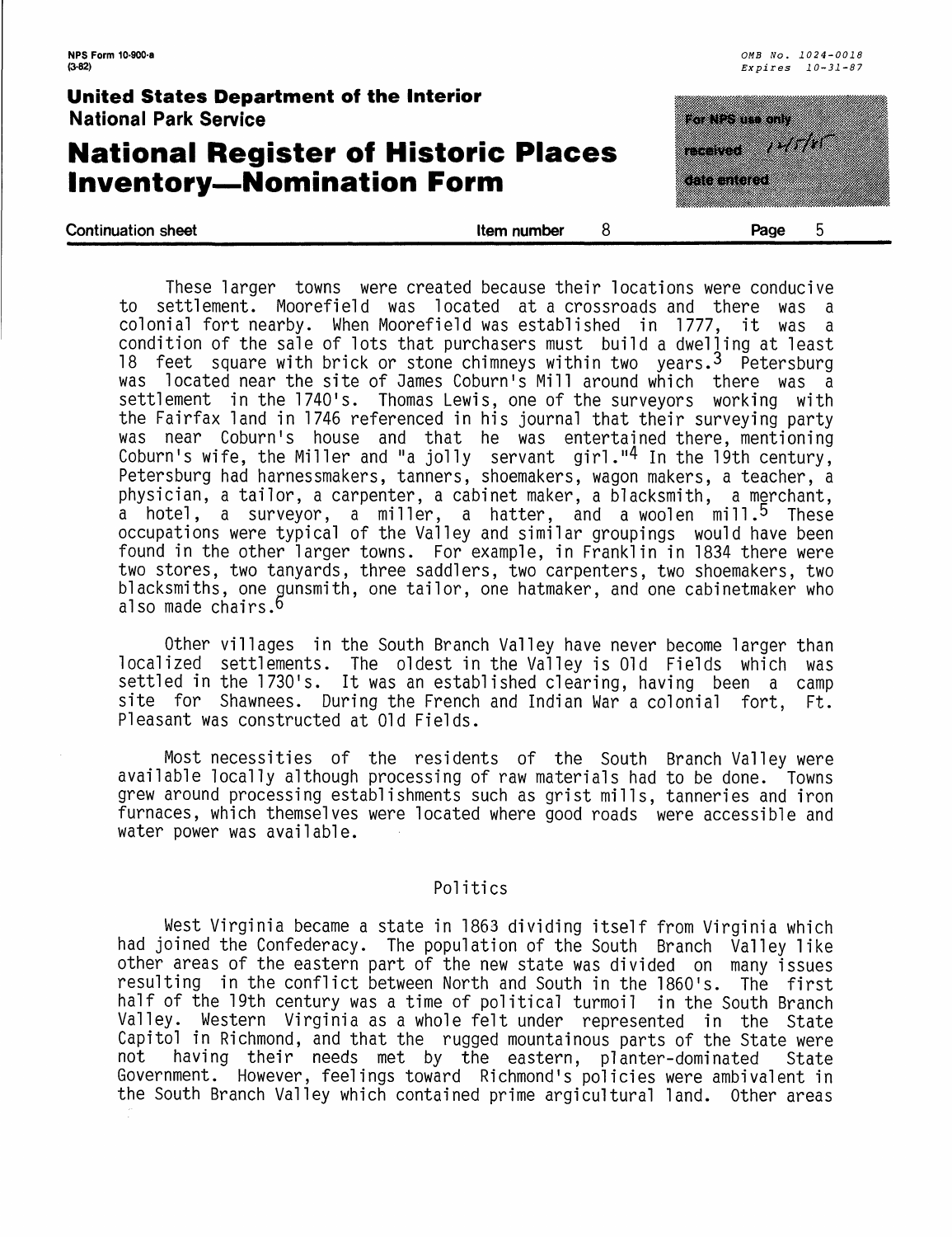### **National Register of Historic Places Inventory—Nomination Form**

<u> Kanadia na m</u> <u>a bilin bilin bilin bilin bilin bilin bilin bilin bilin bilin bilin bilin bilin bilin bilin bilin bilin bilin </u> **Manazarta Kabupatén** a mata

| <b>Continuation sheet</b> | Item number | Page |  |
|---------------------------|-------------|------|--|
|                           |             |      |  |

of conflict were in attitudes fostered by the religious backgrounds of the people who lived in the South Branch Valley. The majority of original settlers were Scots-Irish Calvinists whose philosophy of salvation by faith alone (as opposed to the philosophy of salvation by faith <u>and</u> good works) encouraged independence and lack of tolerance for government and authority. During colonial times, there were conflicting claims to South Branch Valley and other frontier areas and colonists simply did not know which colony's jurisdiction they were in. Consequently it was easy to ignore all colonial governments. The other major population group, The Pennsylvania Germans tended to remain loyal to their own small microcosmic groups. The Virginia planter culture from the Tidewater areas had little impact on the South Branch Valley until well into the 19th century.

The evolution of counties in the South Branch Valley followed a typical pattern of breaking off one from another as population grew. In 1735, when the first settlers were arriving in the Valley, the area was considered as part of Orange County which had been created that year from Spotsylvania County. In 1738, Frederick and Agusta Counties were formed from the western portion of Orange County. In 1753 Hampshire County was formed. Hardy County was formed from part of Hampshire in 1786, and Grant County from Hardy in 1866. Pendleton County was established in 1788.

#### Agriculture/Economy

Since the Shawnees cleared fields along the South Branch for occasional crops, presumably of corn and tobacco, the Valley has been an agricultural area. The settlers who began to arrive in the 1730's soon discovered the productivity of the rich bottom land along the river. General farming became a principal industry in the South Branch Valley with grain crops and meat animals predominatng. Farms were relatively small, with land records documenting that most contained fewer than 500 acres. Only a few land owners had larger tracts.

In th 18th and early 19th centuries most necessities were produced locally although there was export of agricultural products. Among these exported items were deer skins, maple sugar, whiskey, ginsing and cured meat! Most goods were exported down the South Branch and on down the Potomac by flat boats. In 1827 a turnpike was authorized from Winchester to Romney and<br>Moorefield. Throughout the 19th century, roads improved allowing for Moorefield. Throughout the 19th century, overland transportation of goods. Freight wagons however, never matched the speed by which the flat boats could travel on the river when conditions were right.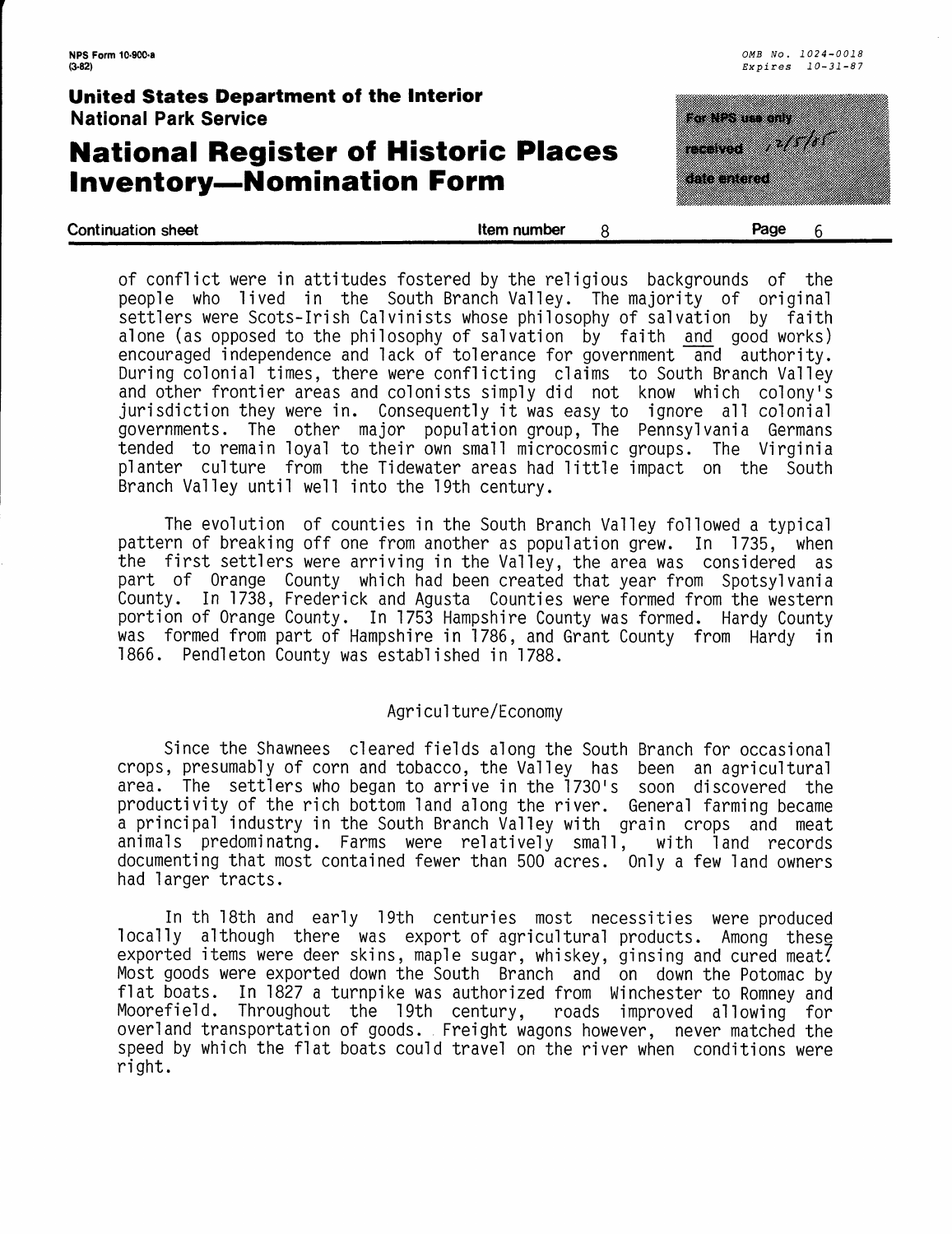| $(3-82)$                                                                        |             | $Ex\rhoires 10-31-87$             |  |
|---------------------------------------------------------------------------------|-------------|-----------------------------------|--|
| United States Department of the Interior<br><b>National Park Service</b>        |             | eta bertan ba                     |  |
| <b>National Register of Historic Places</b><br><b>Inventory-Nomination Form</b> |             | <b>Themved</b> 24777<br>osox maco |  |
| <b>Continuation sheet</b>                                                       | Item number | Page                              |  |

*OMB No. 1024-0018* 

**NPS Form 10-900-a** 

Other exported goods included iron and tanned hides. Logging and lumbering was another important industry. Dairying while prominent, was localized until refrigerated transporation became available. In 1928, however, a rail car of milk was transported to Philadelphia daily.

Although most necessary goods could be produced locally, luxury items were transported in. Such imports would have included glassware, china, silver, fabrics, wallpapers and clocks.

Slavery never dominated the economy of the South Branch Valley, but it did have an impact. In the 1790 census for Hardy County, the population included 3,364 whites and 369 slaves or slighly more than 10%. There were also 411 free non-whites (a catagory not limited to blacks and probably also included some Indians who had taken up permanent residence). By 1861, Hardy County had the sixth largest number of slaves among West Virginia counties, or  $1,073.9$  The substantial number of slaves contributed to conflict in the Valley in the mid 19th century, since West Virginia was created as a Union State.

#### Population Immigration

The composition of the population in the South Branch Valley has remained stable. Many names found in 18th century records remain typical in the Valley today. Essentially, the population today is made up of descendants of the early settlers, in particular the Pennsylvania Germans who tended to settle in an area and remain there.

#### Education

One of the first public schools was that at Old Fields, established in 1869. Prior to that time, schools in the Valley were private, taught by educated gentlemen, many of whom were ministers. In 1776, a Dr. William Geinitz, a landowner who had studied at Oxford taught near Petersburg. Dr. Moses Hoge, a Presbyterian minister taught school in Moorefield between 1782 and 1787. Moorefield had several other schools, including Seymour Academy established in 1832, Hardy County High School, begun the same year by H.L. Hoover, Potomac Seminary, 1846; South Branch Acedemical Institute, 1851; and Moorefield female Seminary begun in the 1870's. 10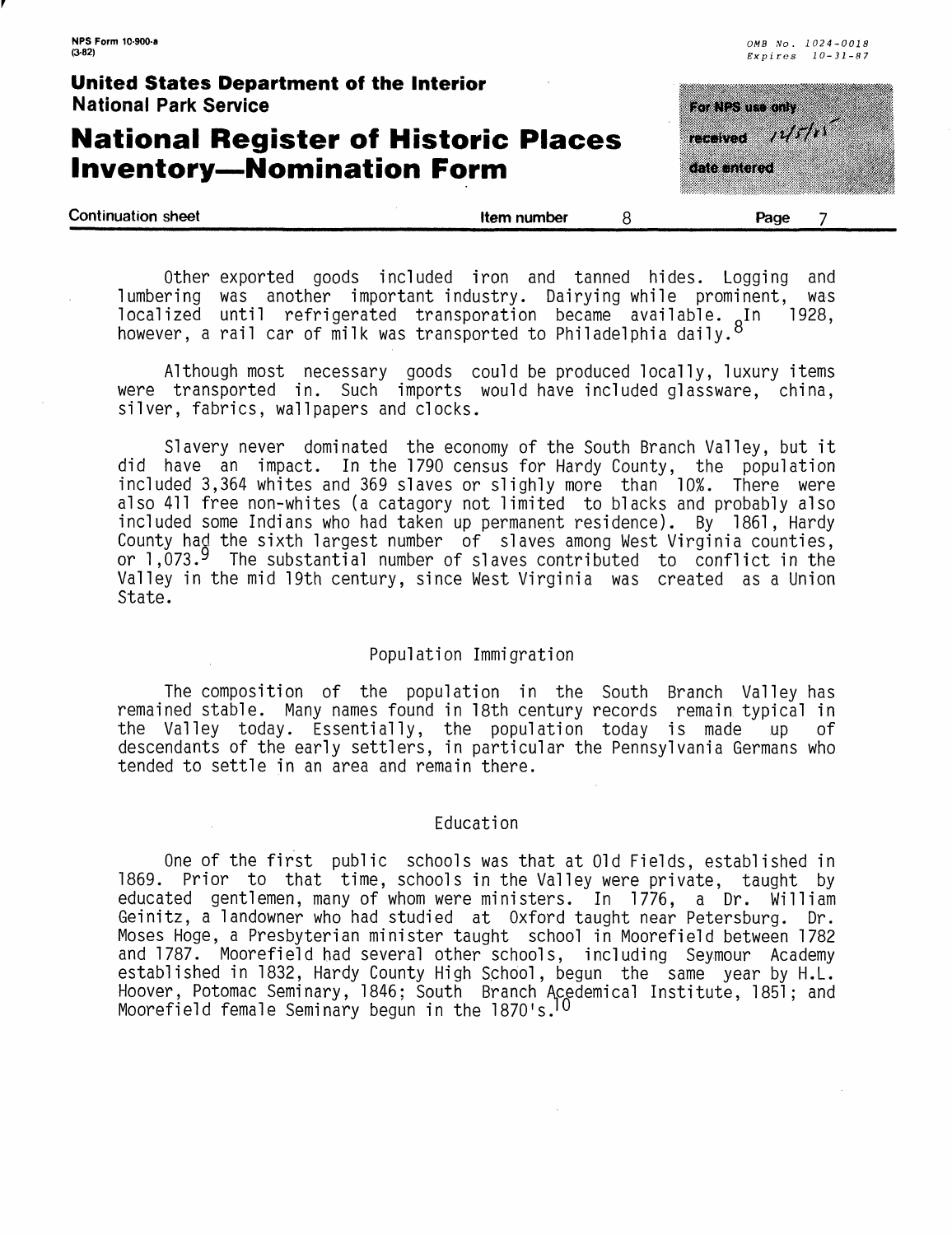### **National Register of Historic Places Inventory—Nomination Form**

| <b>SO NESSUD ONLY</b> |              |  |
|-----------------------|--------------|--|
| received              | <u> MANA</u> |  |
| date entered          |              |  |
|                       |              |  |
|                       |              |  |

Continuation sheet

Item number

 $\mathsf{R}$ 

**Page**

#### Footnotes

<sup>1</sup> Commander Alvin Edward Moore. History of Hardy County of the Border Land. Parsons WV: McClain Printing Co. (1963) p.6

 $2$ Ibid

 $3$ Ibid. p.9.

^Elsie Byrd Boggs. A History of Franklin. McClure Printing Co, Staunton, Va. 1960, p.11.

E.L. Judy, History of Grant and Hardy Counties, WV., Petersburg, W.V.: E.L. 3udy, 1951, p.4.

r Elsie Byrd Boggs. A History of Franklin. Staunton, Va; Mcclure Printing Co., 1960. p.27.

7 Oren F. Norton, op sit p.31.

8<sub>Commander</sub> Alvin Edward Moore, op sit. p. 159.

 $9$ Ibid. p. 79

 $10$  E.L. Judy, op sit. p.23.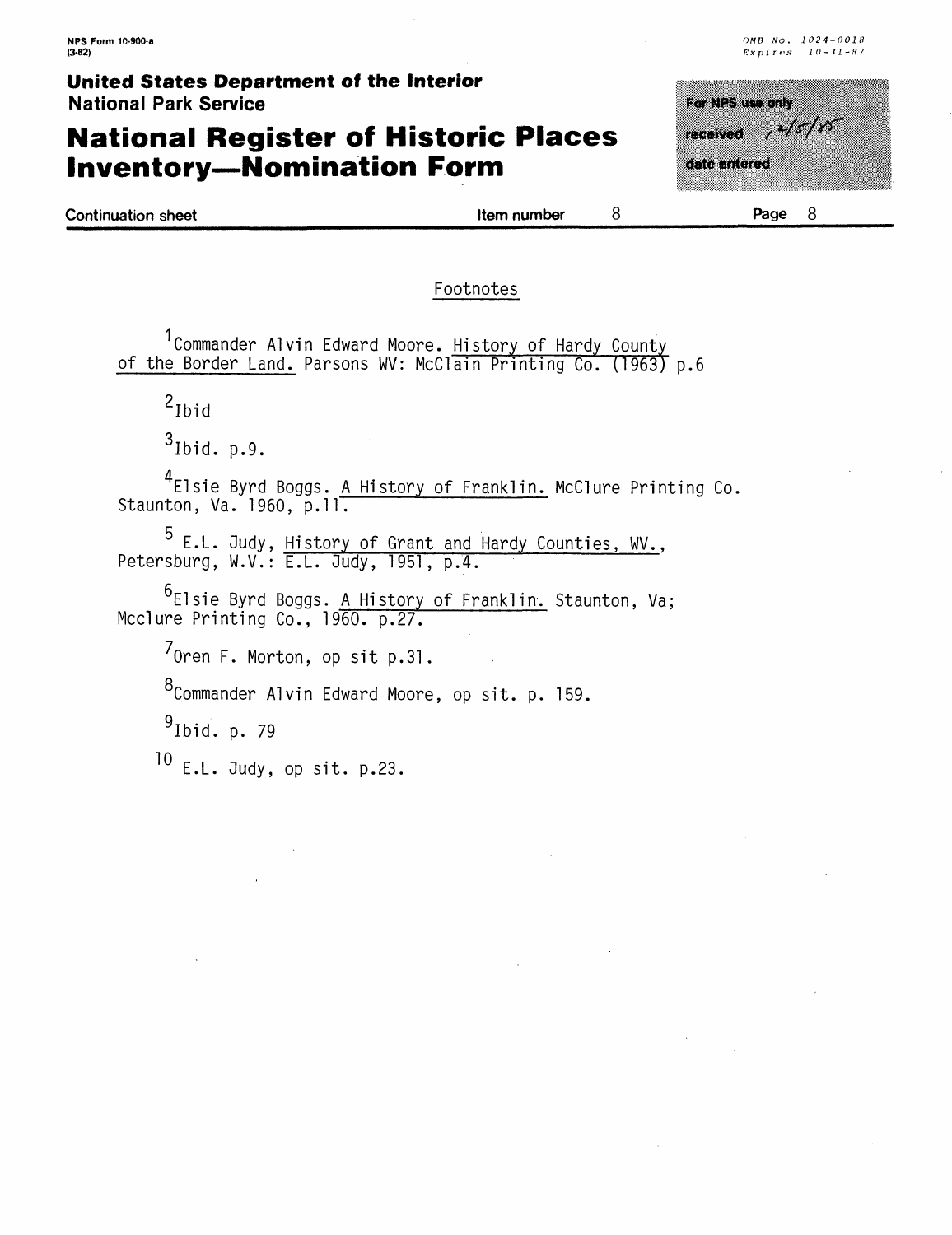# **9. Major Bibliographical References**

Chief of Registration and control

|                                           | Boggs, Elsie Byrd. A History of Franklin. Staunton, Va.<br>McClure Printing Co. 1960.<br>Judy, E.L. History of Grant and Hardy Counties, WV.,<br>Petersburg, W.V.: E.L. Judy, 1951                                                                              |                                                                                                                                                                                                                                      |             |                                                          | See Continuation sheet                                                                                                   |
|-------------------------------------------|-----------------------------------------------------------------------------------------------------------------------------------------------------------------------------------------------------------------------------------------------------------------|--------------------------------------------------------------------------------------------------------------------------------------------------------------------------------------------------------------------------------------|-------------|----------------------------------------------------------|--------------------------------------------------------------------------------------------------------------------------|
|                                           | 10. Geographical Data                                                                                                                                                                                                                                           |                                                                                                                                                                                                                                      |             |                                                          |                                                                                                                          |
| Quadrangie name_<br><b>UMT References</b> | Acreage of nominated property appx. 2000 sq. miles                                                                                                                                                                                                              | See Individual survey forms.<br>SEE INDIVIDUAL SURVEY FORMS                                                                                                                                                                          |             |                                                          | Quadrangle scale $N/A$                                                                                                   |
| А<br>Zone                                 | <b>Northing</b><br>Easting                                                                                                                                                                                                                                      |                                                                                                                                                                                                                                      | в<br>Zone   | Easting                                                  | <b>Northing</b>                                                                                                          |
| с<br>Е<br>G                               |                                                                                                                                                                                                                                                                 |                                                                                                                                                                                                                                      | D<br>F<br>н |                                                          |                                                                                                                          |
|                                           | Verbal boundary description and justification                                                                                                                                                                                                                   |                                                                                                                                                                                                                                      |             |                                                          |                                                                                                                          |
|                                           | See Continuation Sheet                                                                                                                                                                                                                                          |                                                                                                                                                                                                                                      |             |                                                          |                                                                                                                          |
| state                                     | List all states and counties for properties overlapping state or county boundaries                                                                                                                                                                              | code                                                                                                                                                                                                                                 |             | Pendleton, Grant, Hardy<br>county and Hampshire Counties | code                                                                                                                     |
| state                                     |                                                                                                                                                                                                                                                                 | code                                                                                                                                                                                                                                 | county      |                                                          | code                                                                                                                     |
| name/titie<br>organization                | Paula Stoner Reed, Architectural Historian<br>Preservation Associates, Inc.                                                                                                                                                                                     |                                                                                                                                                                                                                                      |             | date                                                     | September 1984                                                                                                           |
|                                           | street & number 207 S. Potomac Street                                                                                                                                                                                                                           |                                                                                                                                                                                                                                      |             | telephone                                                | (301) 791–7880                                                                                                           |
| city or town                              | Hagerstown                                                                                                                                                                                                                                                      |                                                                                                                                                                                                                                      |             | state Maryland 21740                                     |                                                                                                                          |
| 12.                                       |                                                                                                                                                                                                                                                                 |                                                                                                                                                                                                                                      |             |                                                          | <b>State Historic Preservation Officer Certification</b>                                                                 |
|                                           | The evaluated significance of this property within the state is:<br>national                                                                                                                                                                                    | $X1$ state                                                                                                                                                                                                                           | local       |                                                          |                                                                                                                          |
|                                           | 665), i hereby nominate this property for inclusion in the National Register and certify that it has been evaluated<br>according to the criteria and procedures set forth by the National Park Service.<br><b>State Historic Preservation Officer signature</b> |                                                                                                                                                                                                                                      |             |                                                          | As the designated State Historic Preservation Officer for the National Historic Preservation Act of 1966 (Public Law 89- |
| titie<br>For NPS use only                 | State Historic Preservation Øfficer<br>hereby certify that this property is included in the National Register                                                                                                                                                   | <u> University of the Community of the Community of the Community of the Community of the Community of the Community of the Community of the Community of the Community of the Community of the Community of the Community of th</u> |             | date<br>ಾಮಿ ಪ್ರತಿ<br>ಬಿಲ್ಗೆ ಕೆಲ                          | November 19, 1985                                                                                                        |
| ANGSIE                                    | <b>Keeper of the National Register</b>                                                                                                                                                                                                                          |                                                                                                                                                                                                                                      |             | GER                                                      |                                                                                                                          |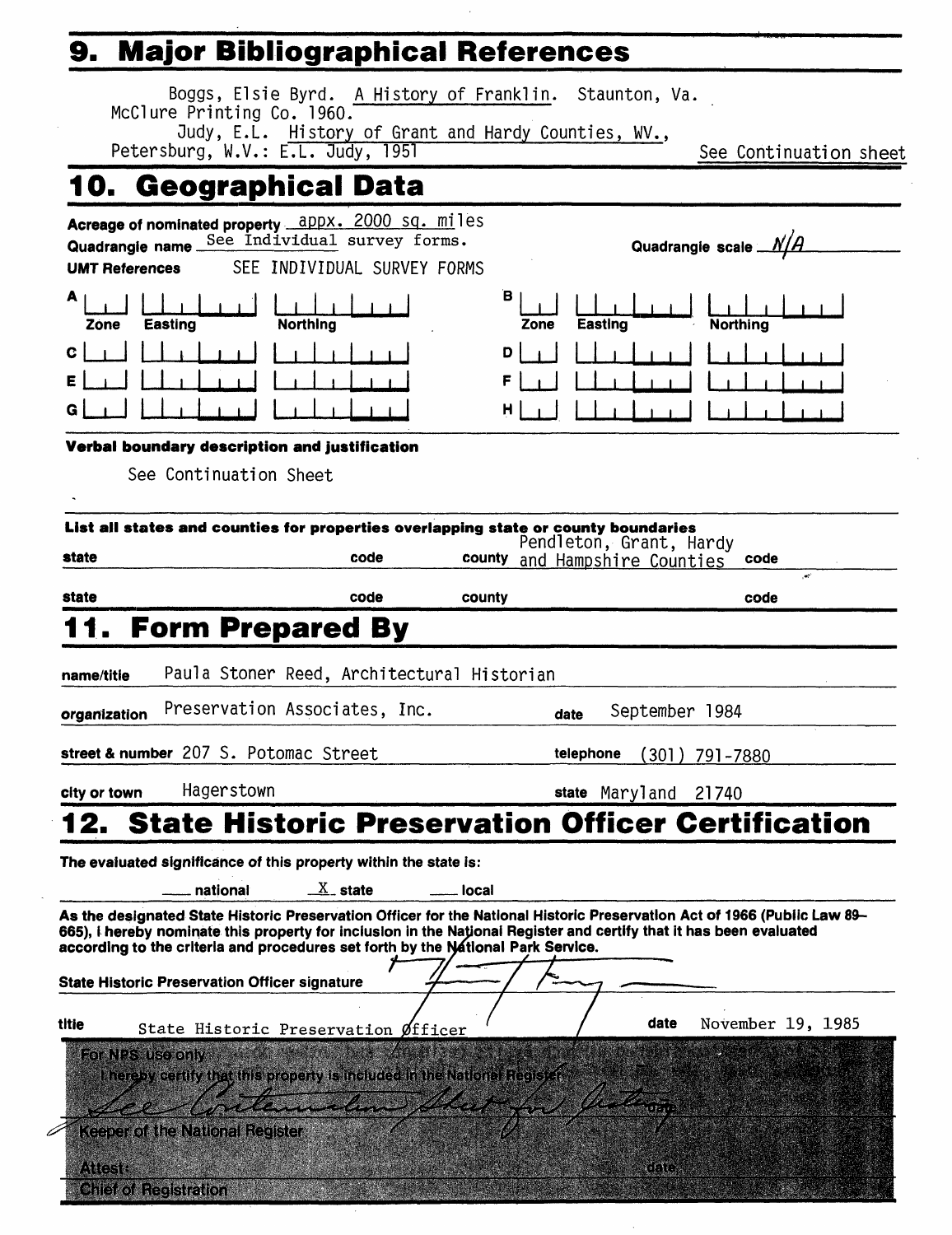**NPS Form 10-900-a (3-82)**

#### **United States Department of the Interior** National Park Service

### **National Register of Historic Places Inventory—Nomination Form**

| For NPS use only |  |  |
|------------------|--|--|
| received 74/7/11 |  |  |
|                  |  |  |
| date entered     |  |  |
|                  |  |  |
|                  |  |  |

| <b>Continuation sheet</b> | Item number | Page |
|---------------------------|-------------|------|
|                           |             |      |

Moore, Commander Alvin Edward. History of Hardy County of the Border Land. Parsons WV: McClain Printing Co., 1963

Morrison, Charles, Wappatomaka, Parsons, WV: McClain Printing Co. 1971.

Washington, George. Diary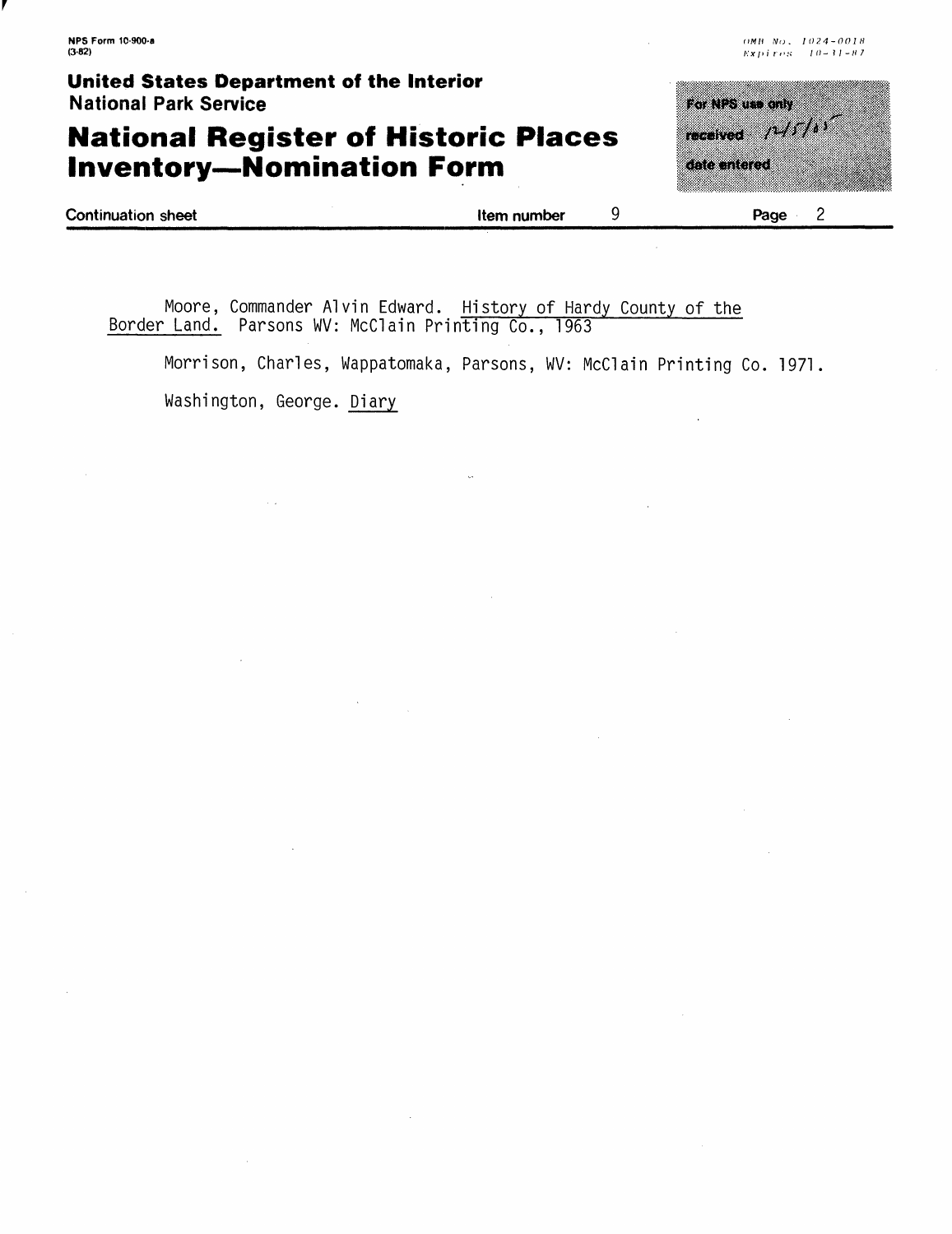**NFS Form 10-900-a (3\*2)**

**United States Department of the Interior** National Park Service

### **National Register of Historic Places Inventory—Nomination Form**

*OMB* ,Vo. *1024-0018 Expires 10-31-87*



| Continuation sheet |                                                                                   | Item number                                                                                                                                                                                                       | Page                                    |
|--------------------|-----------------------------------------------------------------------------------|-------------------------------------------------------------------------------------------------------------------------------------------------------------------------------------------------------------------|-----------------------------------------|
| $13 - 2$           |                                                                                   | Multiple Resource Area<br>Thematic Group                                                                                                                                                                          | $dnr-11$                                |
| State              | Name<br>South Branch Valley Multiple Resource Area<br>Grant County, WEST VIRGINIA |                                                                                                                                                                                                                   | Cover form accept cover lativity Anders |
|                    | Nomination/Type of Review                                                         |                                                                                                                                                                                                                   | Date/Signature                          |
| 1.                 | Franklin Historic District                                                        | Substantive Heview <sup>Keeper</sup>                                                                                                                                                                              | Patuik<br>Hodily                        |
| 2.                 | Moorefield Historic District                                                      | Attest<br>Substantive Nevisew Keeper<br>Attest                                                                                                                                                                    | 11586<br>(Ind UN                        |
| 3.                 | Bowers House                                                                      | MANISTRATIVE Nevy Receper                                                                                                                                                                                         | Andrew                                  |
| 4.                 | Buena Vista Farms                                                                 | Attest<br>$\frac{1}{16}$ , $\frac{1}{12}$ , $\frac{1}{2}$<br>$\mathbb{E}[\mathbb{E}[\mathbf{v}]\mathbf{v}]\mathbb{E}[\mathbf{v}]\mathbf{v}$ $\mathbb{E}[\mathbf{v}]\mathbf{v}$ $\mathbb{E}[\mathbf{v}]\mathbf{v}$ |                                         |
| 5.                 | Cunningham-Hevener<br>House                                                       | Attest<br>LevIon Keeper<br>Attest                                                                                                                                                                                 | atuik<br>Hnd                            |
| 6.                 | Hermitage Motor Inn                                                               | Substantive Review Keeper                                                                                                                                                                                         |                                         |
| 7.                 | Hickory Hill                                                                      | Attest<br>Substantive Neviewh Keeper                                                                                                                                                                              | Tuch Hodius                             |
| 8.                 | Inskeep, P.W., House                                                              | Attest<br>Substantive Review Keeper                                                                                                                                                                               |                                         |
| 9.                 | McCoy Mill                                                                        | Attest<br>Satstantive movie keeper                                                                                                                                                                                | Portice And                             |
|                    | 10. Meadows, The                                                                  | Attest<br><b>SULLOS CALLED 250</b><br>Keeper                                                                                                                                                                      | late                                    |
|                    |                                                                                   | Attest                                                                                                                                                                                                            |                                         |